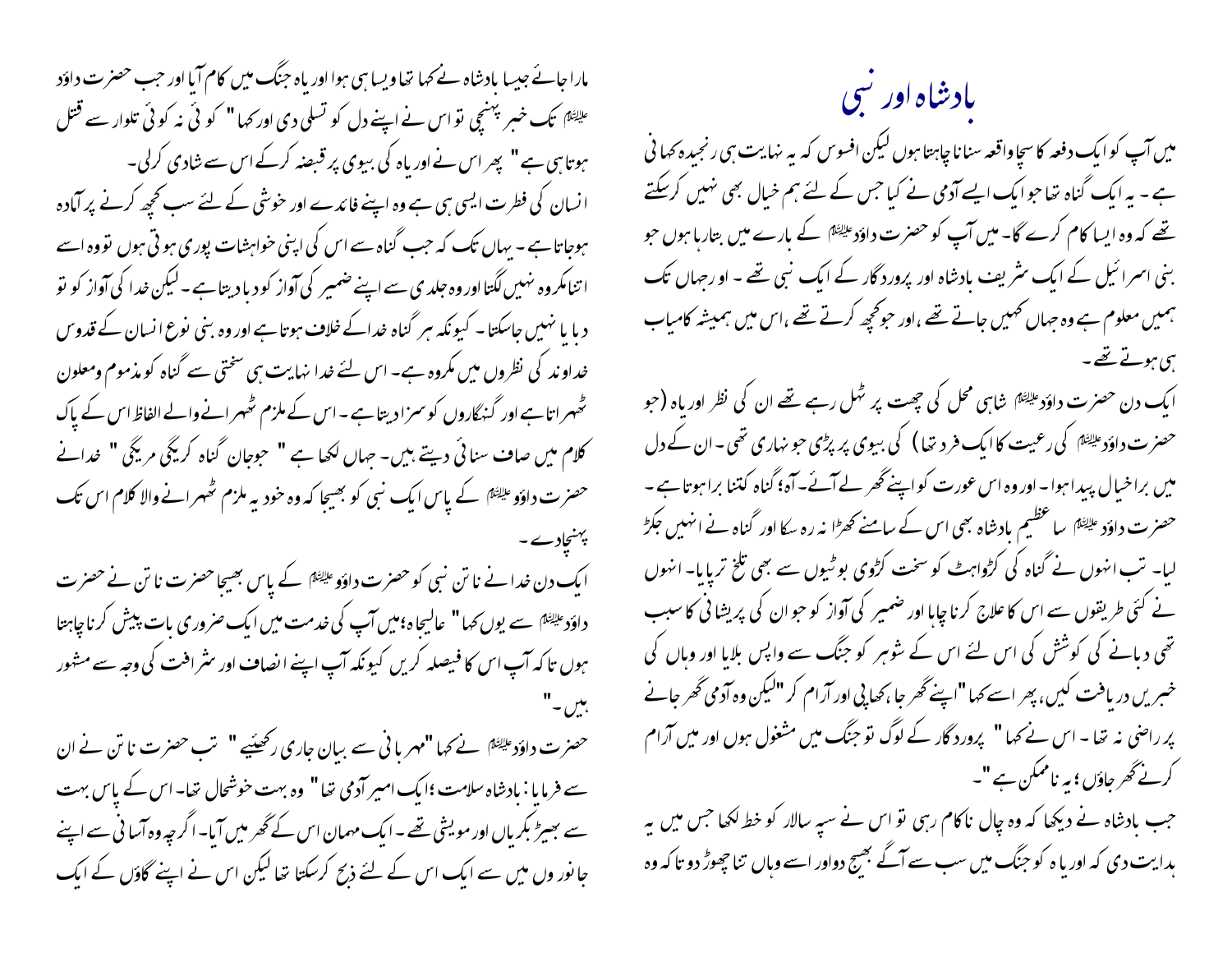اے خداو ندمجھے شفادے کیونکہ میری پڈیوں میں بے قراری ہے ۔ میری جان بھی نہایت بے قرار ہے۔ اور نواے *خد*او ند کب تک <sup>؟</sup> میں کراہتے کراہتے تھک گیا میں اپنا پلنگ آنسوؤں سے بعکو تا ہوں ۔ حصرت داؤد علائلا کیوں عمر دہ ہے ؟ کیاا پنی سمر ٰا کی وجہ سے ؟ بے نتُک سمر ٰا تو بہت بڑی تھی ۔حصرت نا تن نبی نے ان سے فرمایا :اب تلوار آپ کے گھر سے ہر گز جدا نہ ہو گی کیونکہ آپ نے مجھے حقیر جانا اور قو می حتی کے فر د اور یاہ کی بیوی لے لی تاکہ وہ آپ کی ببیوی ہو " لیکن حصرت داؤد ع<sup>لائق</sup>ا کے عم کی وجہ بہ نہیں انہیں اس بات کا د کھ ہے کہ خدا کی رفاقت ان کے باتھ سے جا تی رہی وہ حصرت نا تن کو پکار کرکھتے ہیں : "میں نے پرورد گار عالم کا گناہ کیا" وہ جا نتا ہے کہ اس کے خوفناک گناہ نے اس کے اور خداکے درمیان دیوار کھڑی کردی ہے اور یوں خداسے اس کارشتہ ٹوٹ گیاہے ۔خداکے بغیر و ہ زندہ نہیں رہ سکتا - اسے باد آتا ہے کہ پہلے وہ کس قدر حوش رہتا تھا - اب اس کی روح خدا کی حصوری کے لئے گھلی جاتی ہے ۔اس کے بیتاب دل سے یہ یکار سنائی دیتی  $(42)$ (زبور) "ہیسے ہر نی یا نی کے نالوں کو ترستی ہے ویے ہی اے خدا؛میری روح تیرے لئے ترستی ہے میری روح خدا کی زندہ خدا کی پیاسی ہے میں کب جا کر خدا کے حصور ہوں گا ؟

عریب آدمی کے بھیڑ کے بچہ پر قبصنہ کرلیا۔ اس عریب کے پاس صرف یہی ایک جا نور تھا ۔ جسے اس نے پالا تھا اور بہت پیار کرتا تھا ۔ یہ بچہ اپنے مالک کی حوراک کھاتا،اسی کے گھڑے میں سے یا فی پیتا او راسی کے پہلو میں سوتا تھا۔ اس امیر آدمی نے اسے لے کر اپنے مہمان کے لئے ذبح کر ڈالا اب بادشاہ سلامت ؛آپ اس بارے میں کیا فرماتے ہیں؟ اور اس آدمی کی نسبت آپ کا کیافیصلہ ہے ؟ تب بادشاہ ناراض ہو کر عصے سے بھر گیااور تحینے لگا "واقعی یہ بہت بڑی ناالصافی ہے کیونکہ زندہ خدا کی قسم ، جس آدمی نے ایسا کیا صرور مرے گا اور اس بکر ی کے بچے کا حیو گنا ادا کرے گا۔ کیونکہ اس نے نہایت ہی بے رحمی سے ایسا کیا۔ تب حصرت نا تن علیَّتَلا نے حصرت داؤد علیَّتَلا سے کہا " وہ آدمی آپ ۔ دیکھئے **؛آدمی حنود کس حد تک گناہ میں مبتلا** ہوسکتا ہے ۔لیکن دوسمروں کی تقصیروں کو فوراً دیکھ لپتا ہے اور سخت فیصلہ بھی کردیتا ہے ۔حصرت داؤد ﷺ نے خیال کہ حو کو ٹی اس کی حکومت میں کسی دوسمرے سے ناالصافی کرے اس کا فوراً فیصلہ ہونا چاہیئے ۔لیکن حونہی اس نے فی<u>صلے</u> کے بارے میں کھناسٹروع کیا حصرت نا تن <sup>علائق</sup>ا نے ان سے فرمایا "وہ آدمی آپ ہی بیں " یہ الفاظ یادشاہ کے کا نوں میں چیخ کی طرح گونچ گئے ۔اس نے اپنا سمرزمین کی طرف جھکالیا بہت افسوس کیا اور زار زار رونے لگا۔ اس پر کیا گزری اور وہ کتنا پیشمان اور رنجیدہ ہوا بیان سے باہر ہے۔ ز بور سٹریف کے صحیفہ کے چھٹے ز بور میں حصر ت داؤد ع<sup>لائن</sup>ا کی آہ زاری کی آواز سنیئے ؛ اے *فد*اوند تومجھےاپنے قہر میں نہ جھ<sup>ط</sup>ک اوراپنے عنیظ وعضب میں مجھے تنبیہ نہ دے اے خداو ند مجھ پر رحم کر کیونکہ میں پژمر دہ ہو گیاہوں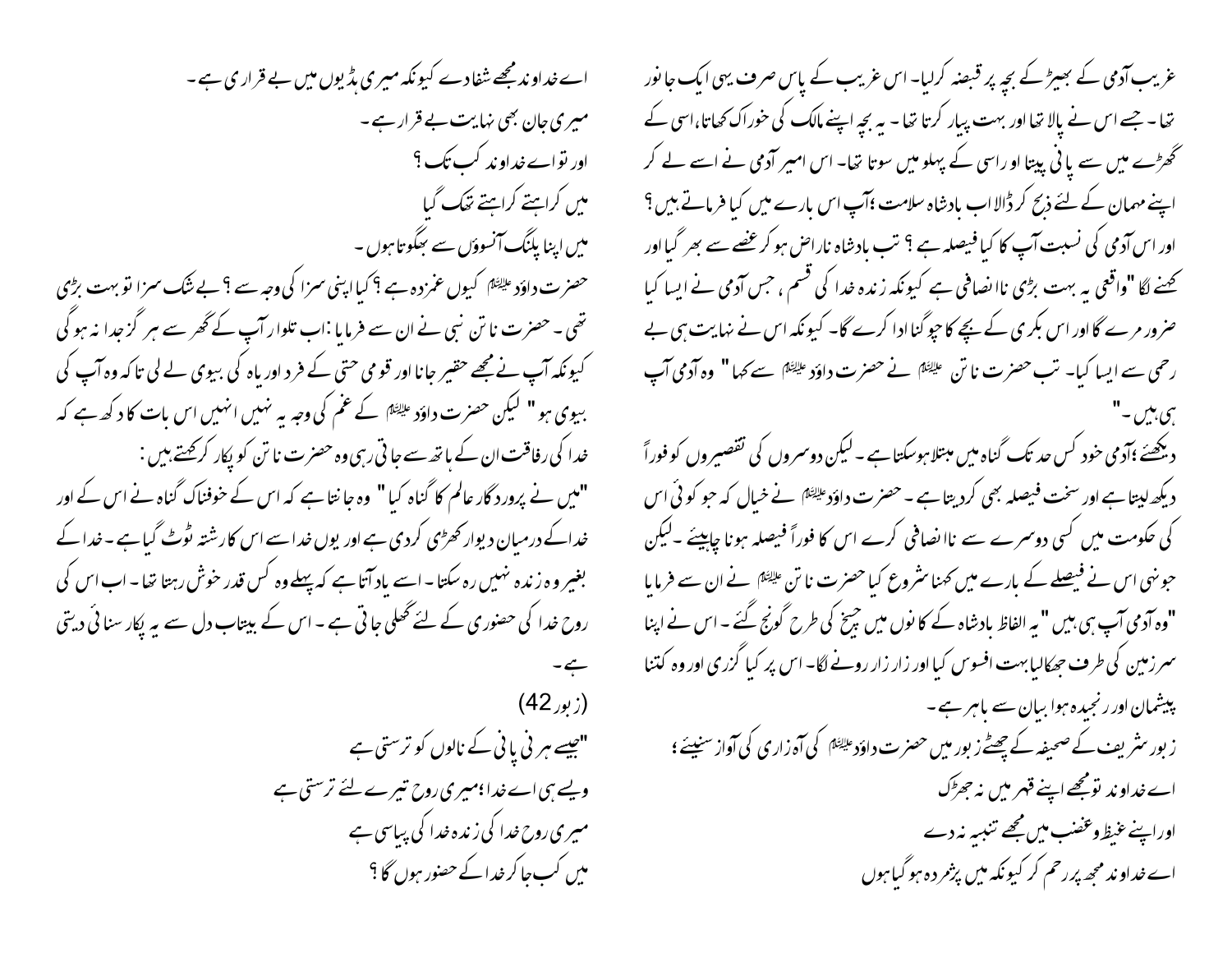اور باطن ہی میں مجھے دانا ئی سکھانے گا <u>زوغے سے مجھے</u> صاف کر تومیں پاک ہوں گا مجھے دھواور میں برف سے زیادہ سفید ہوں گا مجھے خوشی اور خرمی کی خس<sub>بر</sub> سنا تا کہ وہ پڈیاں جو نونے نوڑڈالی بیں شادمان ہوں میرے گناہوں کی طرف سے اپنامنہ پھیر لے اور میر سب بد کاری مٹاڈال اے خدامیرے اندریاک دل پیدا کر اور میرے ماطن میں از سمر نومستقیم روح ڈال مجھے اپنے حصور سے خارج نہ کر اپنی پاک روح کومجھ سے جدا نہ کر ا ہنی نحات کی شادمانی مجھے پھر عنایت کر اور مستعد روح سے مجھے سنسھال " حصرت داؤد ع<sup>لائل</sup>ا کو حقیقت بخوبی علم تھاانہیں معلوم تھا کہ حو گناہ انہوں نے اور ماہ کے خلاف کیا تھا دراصل خدا کے خلاف تھا۔ اس کی تو یہ سچی تھی وہ اس سمزا کے باعث حبو اسے ملی عمرٰ دہ نہ تھا بلکہ گناہ کی وجہ سے عمرٰ دہ تھا۔ اس کا خدا پر پکا بھروسہ تھا۔ اس کا ایمان بہ تھا کہ خدا توبہ کرنے والے گنہگار کو یہاں تک کہ اس جیسے بڑے گنہگار کو بھی اپنی رفاقت میں قبول کرلیتاہے ۔ اس لئے خدا نے بھی اس کے گناہ معاف کردیئے۔ حصرت داؤد علائشا کے اقرار کے بعد حصرت نا تن نبی نے اس سے کہا "خداوند نے تیرا گناہ بخشااب نو مرے گا نہیں "خدا کی

ان با نوں کو باد کرکے میرادال بھر آتاہے کہ میں کس طرح بھیڑیعنی عید منانے والی حماعت کے ہمراہ خوشی اور حمد کرتا ہوا ان کو خدا کے گھر میں لے جاتا تھا۔" حصرت داؤد ﷺ کا دل انہیں بتاتا ہے کہ اب انہیں کیا کرنا چاہیئے وہ اپنے گناہ کے لئے نہایت ہی سٹرمندہ ہے اور اس ناپاک دل کے لئے بھی جس سے وہ لکلا پیشما ٹی کی حالت میں وہ خدا کی طرف رحبوع کرتا ہے اوراپنی بدحالی کا اقرار کرتا ہے ۔ زبور 51 میں وہ خدا کے سامنے اپنا دل کھول کر رکھ دیتے ہیں اور خدا سے معافی اور پاکیز گی کی التحا کرتے "اے خداوند ،اپنی شفقت کےمطابق مجھ پررحم کر اپنی رحمت کی کثرت کےمطابق میری خطائیں مٹادے میری بدی کومجه کودھوڈال اور میرے گناہ سے مجھے پاک کر گیونکه میں اپنی خطاؤں کو ما نتا ہوں کے اور میرا گناہ ہمیشہ میرے سامنے ہے میں نے فقط وہ کام کیاہے جو تیری نظر میں براہے تا کہ نواپنی با نوں میں راست ٹھہرے اور اپنی عدالت میں بے عیب رہے دیکھ میں نے بدی میں صورت پکڑ*ی* اور گناہ کی حالت میں ماں کے پیٹ میں پڑا دیکھ تو باطن کی سچائی پسند کرتا ہے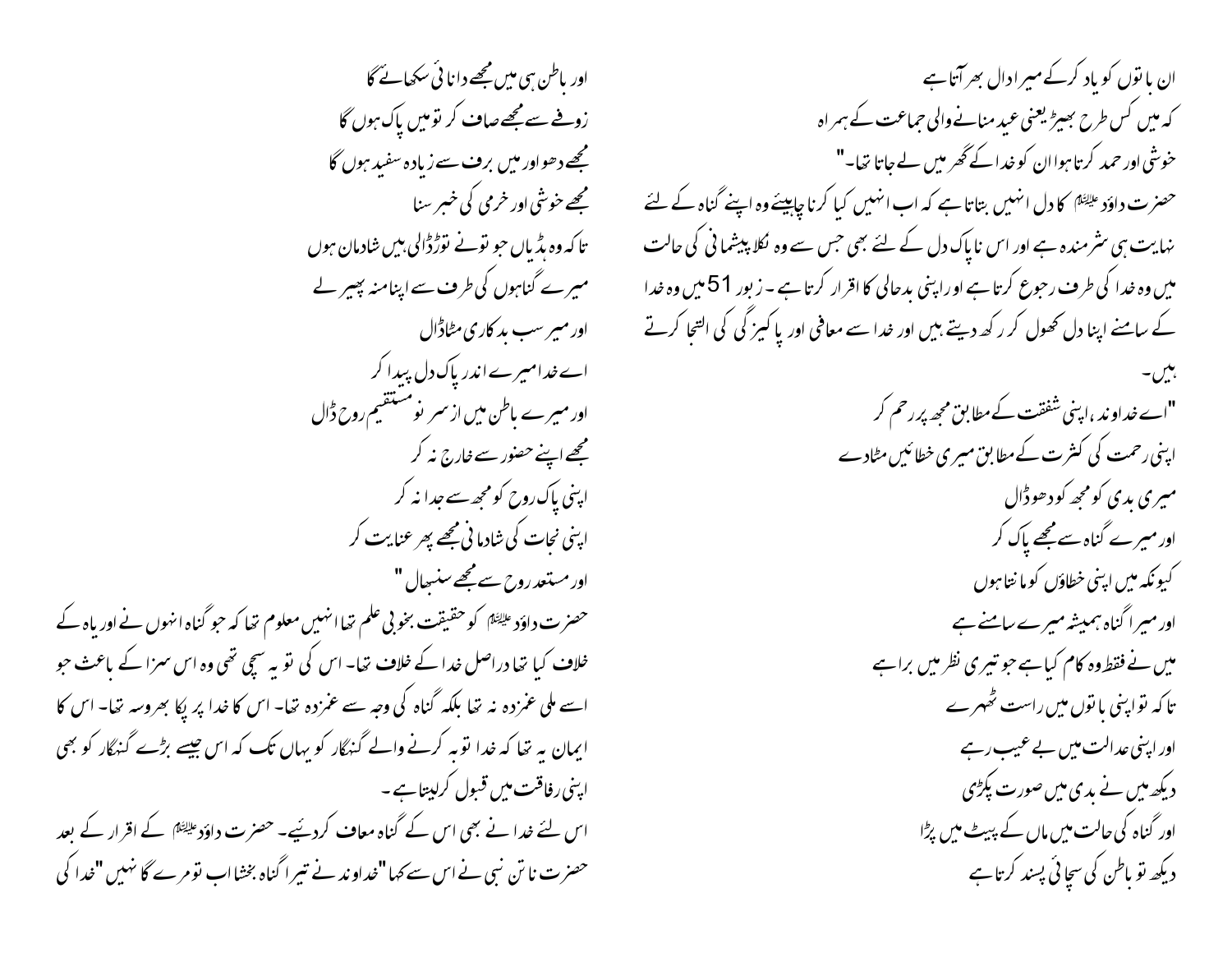کی حالت پو عوٰر کیجئے کاش اسی وقت آپ خدا کی اشارہ کرتی ہوئی الگلی کو دیکھ سکیں حو آپ سے <sub>ک</sub>ھہ رہی ہے " وہ آدمی نو ہے " کاش اس بات کی باد آپ کوآج ہی کے دن نو ہہ پرآمادہ کرے اور آپ اس کی معافی کے طالب ہوں۔ لیکن ممکن ہے کہ آپ ما یوس ہو کر یکار اٹھیں کہ اگر خدامیرے گناہ معاف نہیں کرسکتا تو وہ مجھے ایسے بڑے گنہگار کو کس طرح بخشے گا؟میرے عزیزو؛خدا نے اپنی بخشش کا ایک راستہ کھول دیا ہے۔ یہ راستہ آسان نہیں کیونکہ خدا کے راستے آسان نہیں ہوتے یہ راستہ مخلصی کا راستہ ہے وہ ہمیں مخلصی دے کر معاف کردیتا ہے ۔ اس نے اپنی طرف سے ا یک مخلصی دینے والا بھیجا ہے تا کہ وہ ہمارے گناہوں کا ہجاری بوجھ اٹھا لے اور حو مخلصی دینے والا اس نے اتنے بڑے فصل سے بھیجا ہے ۔ آپ اسے جانتے ہیں وہ حصرت مسح بیں صلیب پر ایک بہت بڑی قیمت دے کراس نے ہمارے گناہوں کی سمزاحود اٹھالی اور خدا کا وہ عضب حبو ہم پر نازل ہونے والا تھا اس نے اپنے اوپر سہہ لیا۔ اب اس کے کارنامے کی وجہ سے خدا کی معاف کردینے والی محبت ہم پر جلوہ گر ہو تی ہے ۔ میرے عزیزو آپ کی تقصیروں کا وزن خواہ کتنا ہی کیوں نہ ہو اور آپ کے گناہ خواہ کتنے ہی بڑے کیوں نہ ہوں،آپ نہ گھسرائیے۔حلیمی اور پشیما نی کے ساتھ خدا کے پاس اس مخلصی دینےوالے کےوسیلے سے جے اس نے بھیجاآئیے۔ "ہم کو اس میں اس ( مسح ) کے حون کے وسیلے سے مخلصی ، یعنی قصوروں کی معافی اس کے اس فضل کی دولت کے موافق حاصل ہے ۔(انجیل سٹریف خطِ افسیوں 1 باب 7آیت)۔ حبونہی آپ آئیں گے وہ آپ کے گناہوں کو دھند کی طرح مطادے گا اور آپ کی خطاؤں کو بادلوں کی مانند اور آپ سے یدرانہ الہی محبت کے ساتھ یہ کھے گا -

معافی کے ساتھ ہی اس کے دل میں اطمینان لوٹ آیا اور اس نے وہ حوشی یا ئی حو بیان سے باہر ہے - یہ خدا کی معافی ہے حوانسان کے عم کو خوشی میں بدل ڈالتی ہے - پس اس نے اپنا وہ بربط جسے پہلے وہ عمرٰ دہ نالوں کے لئے استعمال کیا تھا اٹھایا اور وہ اس پر حمدوستائش کے خوشی سے بھرے ہوئے گیت گانے لگا۔  $(32)$ زبور) مبارک ہے وہ جس کی خطا بخشی گئی اور جس کا گناہ ڈھا نکا گیا۔ مبارک ہے وہ آدمی جس کی بد کاری غداوند حساب میں نہیں لاتا -اور جس کے دل میں مگر نہیں میں نے تیبرے حصور اپنے گناہ کومان لیااوراپنی بد کاری کو نہ چھپایا میں نے کہامیں خداو ند کے حصور اپنی خطاؤں کا اقرار کروں گا اور تونے میرے گناہ کی بدی کومعاف کیا۔ کیاآپ کے دل میں معافی کی اس گیت کو گانے کی آرزو نہیں ہے ؟ بے شک یہ آرزو یوآپ میں موجود ہے لیکن میری عزیزواس خیال سے کہ خداآسا فی سے سے گناہ کو معا**ف کرسکتا ہے دھوکا نہ کھانیے غدا پاک ہے** اور گناہ کی سمزا ملنی ہی چاہیے۔ ا نصاف کا قا نون یہی ہے کہ فصل بیج کے مطابق ہو اور جیسا بوتاہے ویسا ہی کا ٹتا ہے۔ایسا ہی حصرت داؤد ع<sup>لائق</sup>ا کو پیش آیا۔ بہت سے لوگ دوسمروں کوملزم ٹھہرانے میں بڑے ماہر ہوتے جیسے وہ خود بڑے راستیاز بیں اور انہوں نے کبھی کو ئی خطا نہیں کی ۔ جیسا کہ خود حصرت داؤد ﷺ نے سثروع میں کیا۔ لیکن ایک دن آئے گا جب ہر ایک گناہ اور قصور ظاہر کیاجائے گا اور ہر ایک جیپز آنٹکارا کی جائے گی اس لئے یہی بہتر ہے کہ قیامت کے اس بیبت ناک اور عظیم دن سے پہلے ہی آپ خدا کے ساتھ اپنے روحا فی ر<u>ش</u>تے